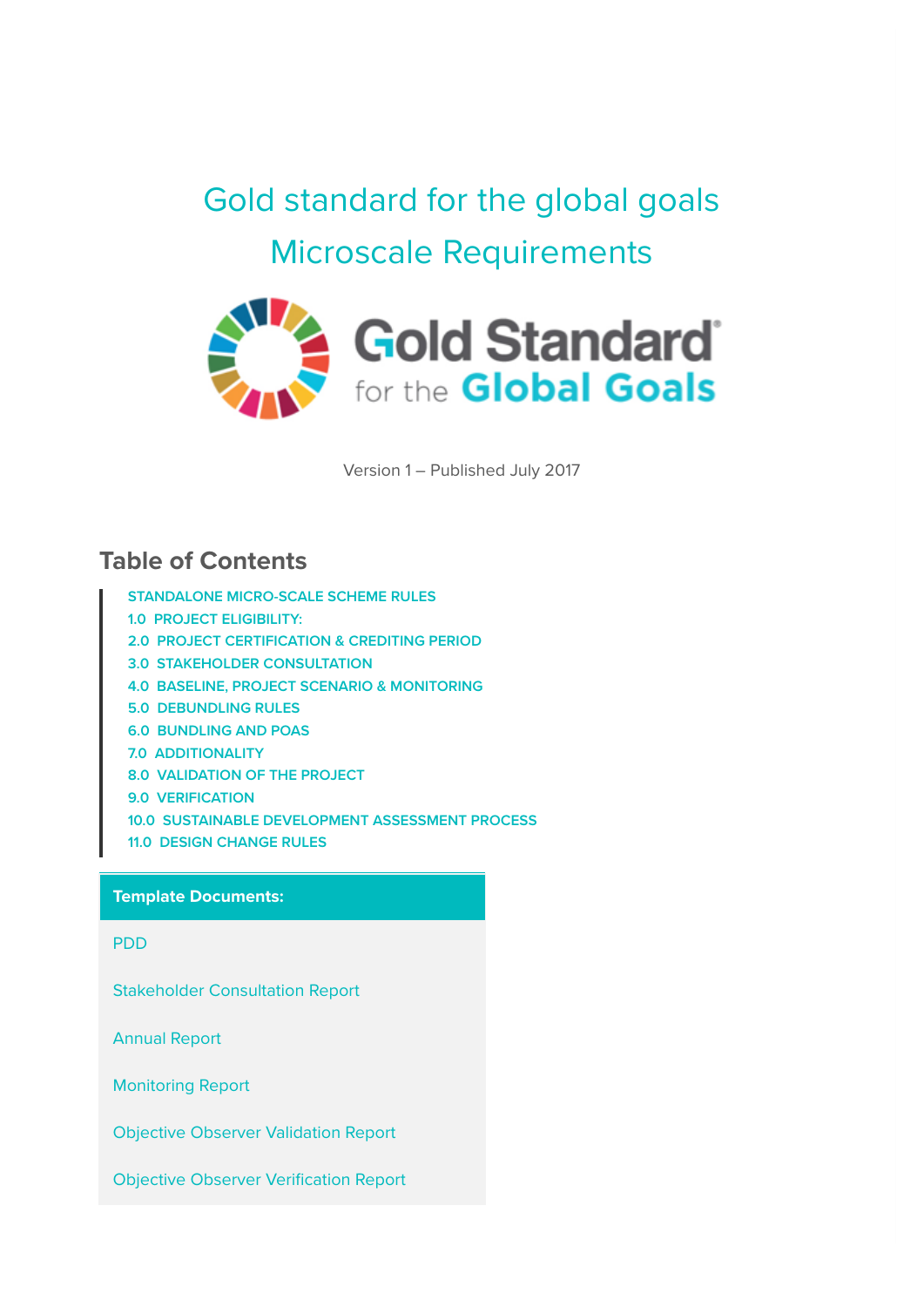## STANDALONE MICRO-SCALE SCHEME RULES

Unless stated otherwise in this document, rules provided in The Gold Standard for Global Goals Principles & Requirements apply to this scheme. In case of any discrepancy, the rules in this document shall prevail.

Projects applying the Gold Standard Land-use & Forest Activity Requirements shall apply the Micro-scale Requirements contained in that document. The Requirements included in this document are not applicable to Gold Standard Land-use & Forest Projects.

## 1.0 PROJECT ELIGIBILITY:

1.1 **Scale of the project:** Projects are eligible under the micro-scale scheme if the annual emission reductions achieved are limited to a maximum of 10,000 tonnes of  $CO<sub>2</sub>e$  in each and

every year of the crediting period or as defined within respective Activity Requirements. Whenever actual emission reductions as per the verification report exceed the upper threshold for a given registered project, the project can still request for issuance, but the claimable emission reductions are capped at 10,000 tonnes of  $CO<sub>2</sub>$  per year.

1.2 **Type of project:** Eligible project types are as defined by the Gold Standard for the Global Goals Principles & Requirements except (LU&F Projects) and that comply with the GS specific eligibility requirements listed in Activity Requirements.

1.3 **Host country:** Projects can be located in any host country.

1.4 **Project cycle**: Both regular and retroactive cycle projects are eligible to apply under this scheme.

1.5 **Date of first submission**: The date of first submission of a micro-scale project is defined as the upload of project documents for preliminary review.

# 2.0 PROJECT CERTIFICATION & CREDITING PERIOD

2.1 Projects must follow the certification & crediting period rules as defined in the Gold Standard for the Global Goals Principles & Requirements or in Activity Requirements where applicable.

## 3.0 STAKEHOLDER CONSULTATION

3.1 A two-step stakeholder consultation must take place as per the Gold Standard for the Global Goals Stakeholder Procedure, Requirements and Guidelines.

3.2 Project developers shall also implement the continuous input/grievance mechanism to solicit feedback from stakeholders on unforeseen issues throughout the certification period of the project.

### 4.0 BASELINE, PROJECT SCENARIO & MONITORING

4.1 Baselines, project scenario and monitoring shall be defined as per GS-Approved Methodology (including approved CDM Methodologies). The latest methodology version applicable at the time of first submission to The Gold Standard shall be used. Alternatively, a new methodology may be described and submitted as part of the project documentation for approval as per the Gold Standard for the Global Goals Principles & Requirements.

4.2 New simplified, conservative approaches (e.g. based on default factors) as well as the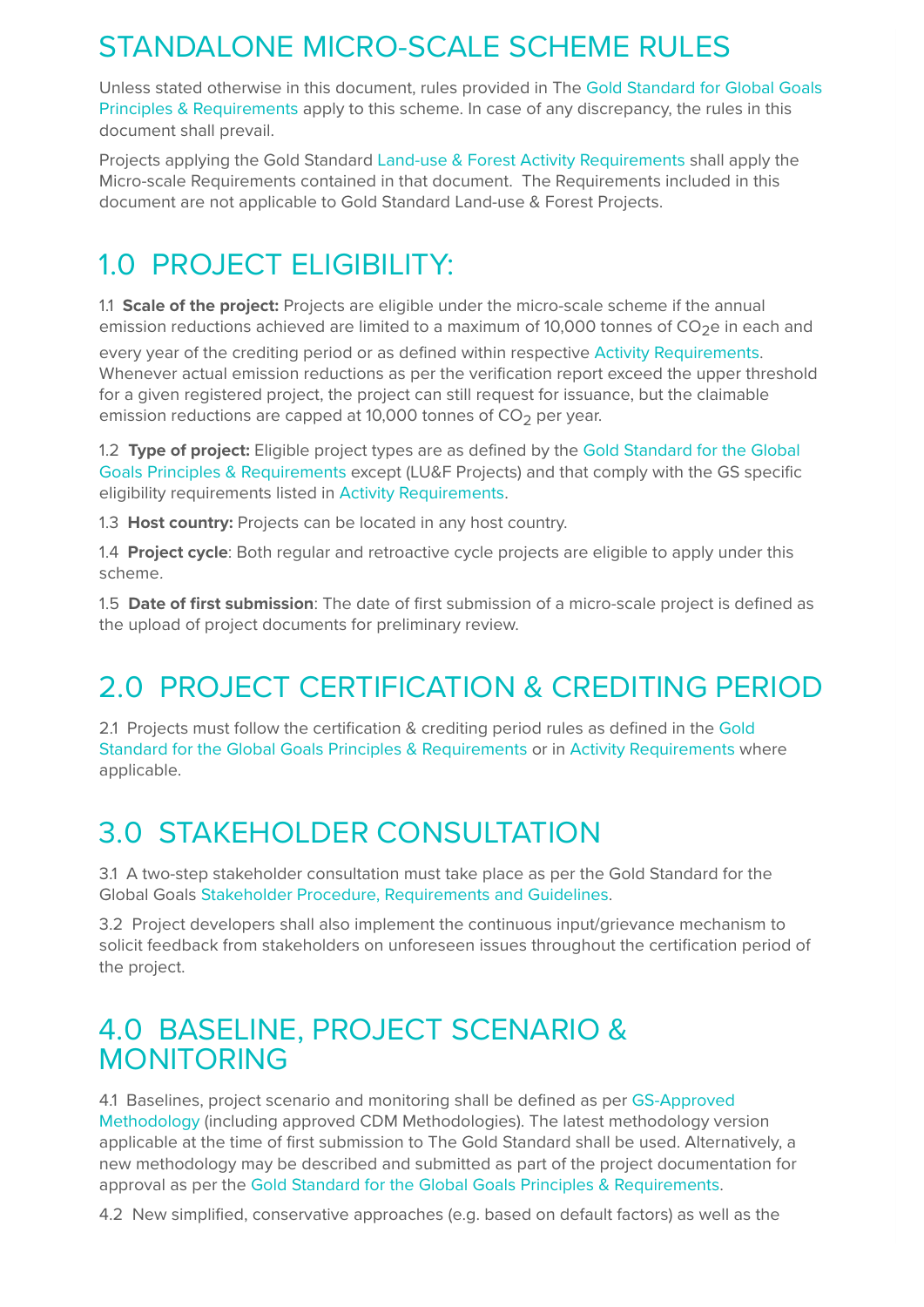consideration of suppressed demand elements are encouraged in order to further streamline the evaluation of SDG Impacts, as long as convincing arguments are provided as to why the approach proposed is conservative enough. The simplified methodology is submitted as part of the Project Design Document (PDD).

4.3 Once approved as part of a given project, new methodologies can be used by all project developers for future standalone micro-scale projects.

4.4 When The Gold Standard Foundation is not in a position to evaluate with sufficient confidence if the new submitted methodology is appropriate and conservative enough, the proposed methodology will be sent out for external review, as per usual procedures for approval of new methodologies under The Gold Standard. In such a case, and unless applicant decide to withdraw the methodology, the cost of this external review must be covered by the applicants.

## 5.0 DEBUNDLING RULES

5.1 No debundling rules apply to this scheme. However, the scheme can be discontinued anytime upon decision of The Gold Standard Technical Advisory Committee (TAC) in case it is shown as being abused. In such a case, projects already submitted remain eligible for their entire crediting period.

### 6.0 BUNDLING AND POAS

6.1 Projects can be submitted within a bundle, however the upper threshold outlined under section 1.0 applies to the bundle as a whole. Project Developers shall refer to the microprogramme rules for the submission of micro-scale projects under a programme.

## 7.0 ADDITIONALITY

7.1 The additionality criteria as defined in Activity Requirements for micro scale projects shall apply. In the absence of specific Activity Requirements the Gold Standard for the Global Goals Principles & Requirements, Section 3.5 shall apply.

## 8.0 VALIDATION OF THE PROJECT

8.1 The validation shall be conducted in one of the following ways:

(a) The contracting of an eligible GS-VVB (as per the Gold Standard Validation & Verification Body Requirements), as for any other project. The GS-VVB has to meet all the requirements stated for non-micro scale project validation in core requirements. The project must make use of an existing methodology or submit the new methodology to Gold Standard for approval prior to Validation by the GS-VVB.

(b) The submission to The Gold Standard Internal Validation process. This option implies the payment of a flat fee to The Gold Standard Validation Fund, to initiate the validation of the project. Please refer the fee schedule for details.

(c) If the project proposes a new methodology for the accounting and monitoring of SDG outcomes, the internal validation process includes the approval or rejection of the proposed new approach by Gold Standard, unless, as discussed above, the new methodology is sent for external review.

8.2 For The Gold Standard Validation Fund option, the following procedures apply:

- (a) The Gold Standard Secretariat shall be notified of the use of the Validation Fund option.
- (b) The completed PDD with information on baseline and monitoring and Gold Standard SDG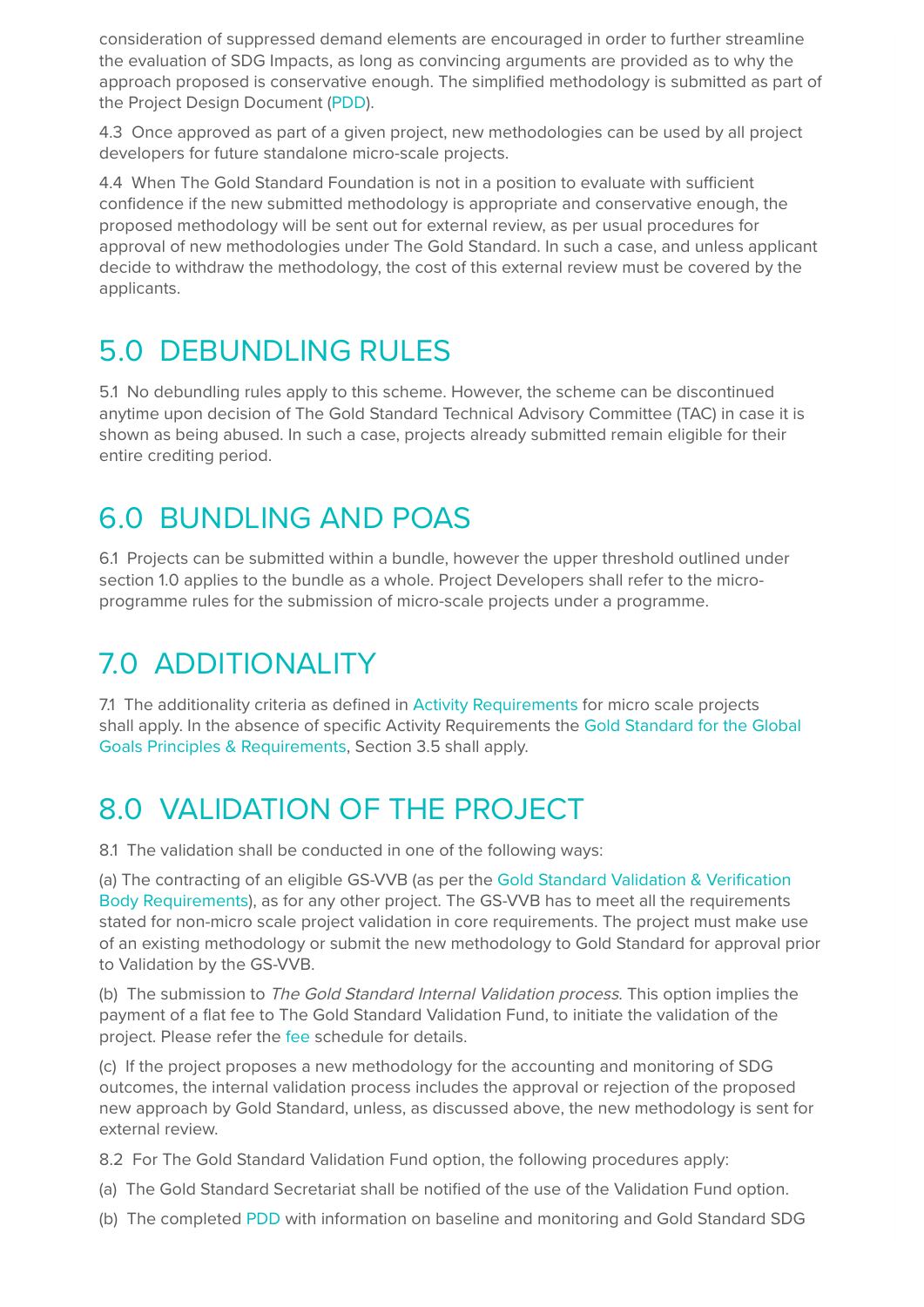Impacts report – Validation must be uploaded to the GS Registry.

(c) The Project Developer is notified on whether the project is selected for an appraisal of sustainable development aspects including GHG accounting by an Objective Observer, or if these aspects will be validated internally by Gold Standard alone. The Validation Fund will cover these costs. At all times, any assistance from The Gold Standard Validation Fund is subject to the availability of funds. This decision is made through a 'target-random' selection among micro-scale projects opting to make use of the Validation Fund (see section 10.0).

(d) The Project Developer is notified on whether the project will be selected for an external validation by a GS-VVB, or will be validated internally by Gold Standard. In both cases, the Validation Fund covers the costs. At all times, any assistance from The Gold Standard Validation Fund is subject to the availability of funds. This decision is made through a 'target-random' selection among micro-scale projects opting to make use of the Validation Fund. In case project is selected for external validation by the GS-VVB, Gold Standard will contract and pay the GS-VVB from validation fund. Project will follow the steps of a regular validation.

### 9.0 VERIFICATION

9.1 The verification of carbon accounting shall be conducted in either of the two following ways:

(a) The contracting of a GS-VVB (as per the Gold Standard Validation & Verification Body Requirements), as for any other project

(b) Submission to The Gold Standard Internal Verification process. Internal verification is initiated when fees is paid to The Gold Standard Verification Fund, the first fee being paid within nine months after registration.

9.2 The following procedure applies for The Gold Standard Verification Fund option:

(a) The Gold Standard Secretariat shall be notified of the choice of the Verification Fund option.

(b) The Monitoring Report and Gold Standard Sustainable Development Appraisal-Verification must be uploaded into the registry with necessary supporting documentation, if any.

(c) Project Developer is notified on whether the project is selected for an appraisal of sustainable development aspects including GHG accounting by an Objective Observer, or if these will be verified internally by Gold Standard alone. The Verification Fund will cover these costs. At all times, any assistance from The Gold Standard Verification Fund is subject to the availability of funds. This decision is made through a 'target-random' selection among microscale projects opting to make use of the Verification Fund (see section 10.0). If a micro scale project has not been selected for appraisal by an Objective Observer during validation then it must be subjected to OO's appraisal and site visit atleast once within 2 years of date of project design certification with Gold Standard or within 2 years of start of certification/crediting period, whichever is later.

(d) PP is notified on whether the project is selected for an external verification by a GS-VVB or will be verified internally by Gold Standard. In both cases, the Verification Fund covers the costs. At all times, any assistance from The Gold Standard Verification Fund is subject to the availability of funds. This decision is made through a 'target-random' selection among microscale projects opting to make use of the Verification Fund. Project Developers requested to have a project externally verified must provide The Gold Standard with several competitive offers from GS-VVBs (at least three), contract the GS-VVB selected, and follow the steps of a regular Verification.

9.3 It is possible for fraud to occur when Project Developer has deliberately provided information that is incorrect, and used to obtain Gold Standard status, or to inflate the SDG outcomes and impacts from the project. If fraud were suspected, it would be determined through the several rounds of requests for clarification and/or corrective action. If the Verification shows that the project documentation is fraudulent, and if Gold Standard has credible evidence that shows the negative intent of the Project Developer, the party submitting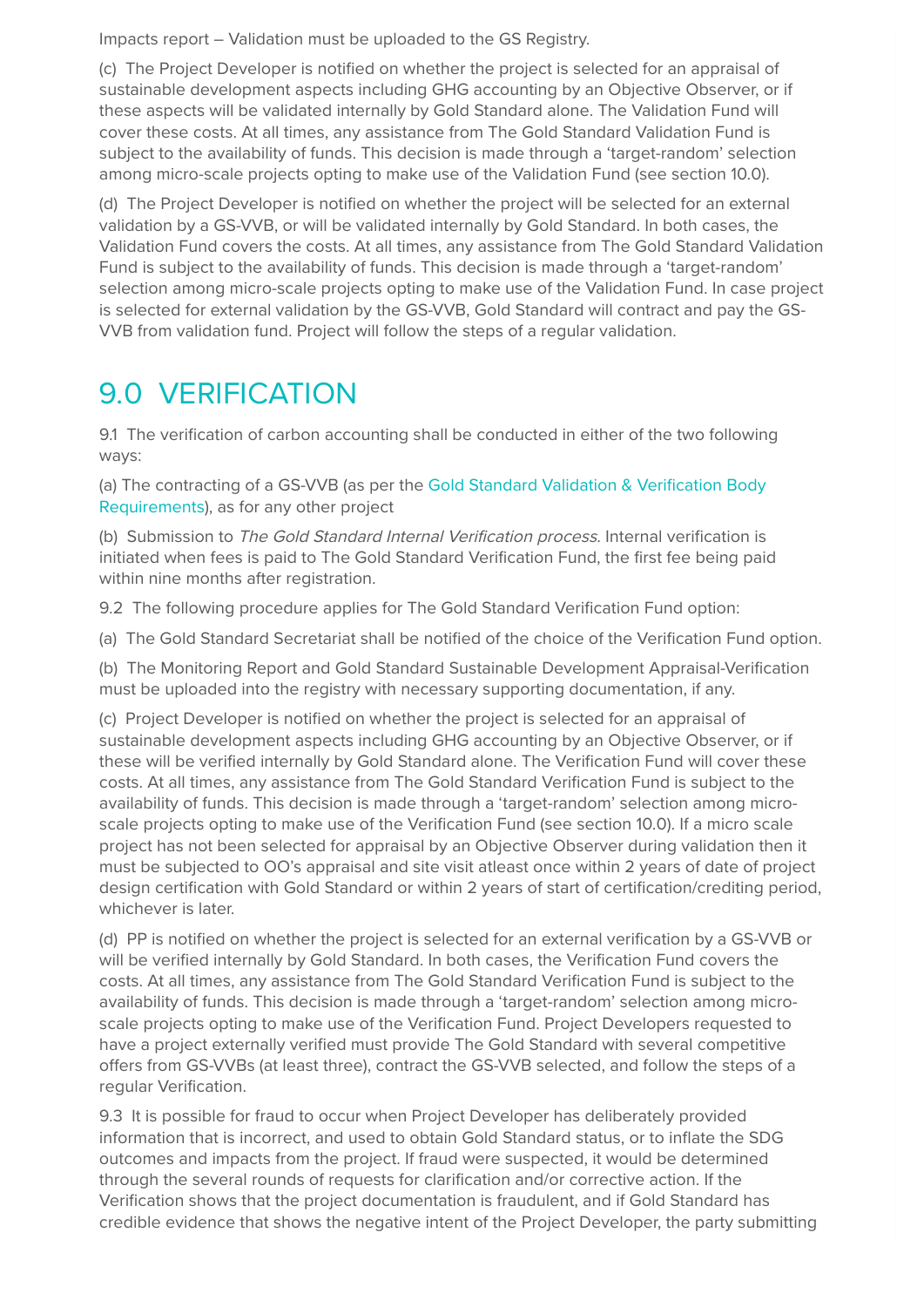the project is permanently disqualified and this is publicly announced (see Gold Standard Terms & Conditions for more details).

#### 10.0 SUSTAINABLE DEVELOPMENT ASSESSMENT **PROCESS**

10.1 Under the micro-scale scheme a target-random approach is applied to the project appraisal making use of an Objective Observer, at the Validation and/or Verification stage.

10.2 Upon Gold Standard request and in time for validation or verification, PPs shall identify and provide the names and contact details of at least three independent experts (e.g. academics from local universities, staff from local NGOs or local consultancies, etc.) who shall appraise the project with respect to sustainable development aspects. The Gold Standard appoints one or more Objective Observers amongst the people suggested and/or other experts preferably chosen from The Gold Standard NGO Supporters, The Gold Standard Roster of Experts, or representatives of development organisations with host country experience such that environmental and socio-economic impacts can be credibly assessed. Experts are selected based on an assessment of the relevance of their expertise and knowledge of the local conditions.

10.3 The Objective Observers shall visit the site at validation or verification stage to provide an independent assessment of the following:

(a) risks associated with the project with respect to The Gold Standard Safeguarding Principles (human rights abuse, environmental degradation, non-adherence to labour laws, corruption, etc.).

- (b) contribution to three SDGs with mandatory contribution to SDG-13
- (c) completeness of stakeholder consultations

#### Validation stage

10.4 Project Developers shall carry out a self-assessment of the risks associated with the project with respect to The Gold Standard Safeguarding Principles (human rights abuse, environmental degradation, non-adherence to labour laws, corruption, etc.) and shall identify positive contribution to atleast three SDGs. In case of project appraisal by an Objective Observer, the self-assessment shall be submitted for review by the Observer. The Objective Observer shall carry out a site-visit as part of appraisal process.

10.5 During validation, when risks with regards to the Safeguarding Principles are identified as per the Objective Observer's appraisal, the Project Developer is required to prepare and submit an appropriate mitigation plan to the Objective Observer who will evaluate the appropriateness of the mitigation measures and they will be reported in the Objective Observer Validation Report. Inputs from stakeholders during the Stakeholder Consultation (SC) and Stakeholder Feedback Round (SFR) shall be taken into account for this assessment. SDG impact indicators shall also be included in the monitoring plan and discussed with Stakeholders.

10.6 The Validation Report reviewed by Objective Observers will be made available to Gold Standard TAC and Secretariat and NGO Supporters at the time of review and will form part of the project design certification process. The appraisal will be made publicly available following project Design Certification.

10.7 The Project Developer shall provide SDG Impact details, which shall be reviewed by the Objective Observer.

#### Verification stage

10.8 During verification, if the Objective Observer is selected for appraisal then he/she shall visit the site to:

(a) Confirm the status of project operation,